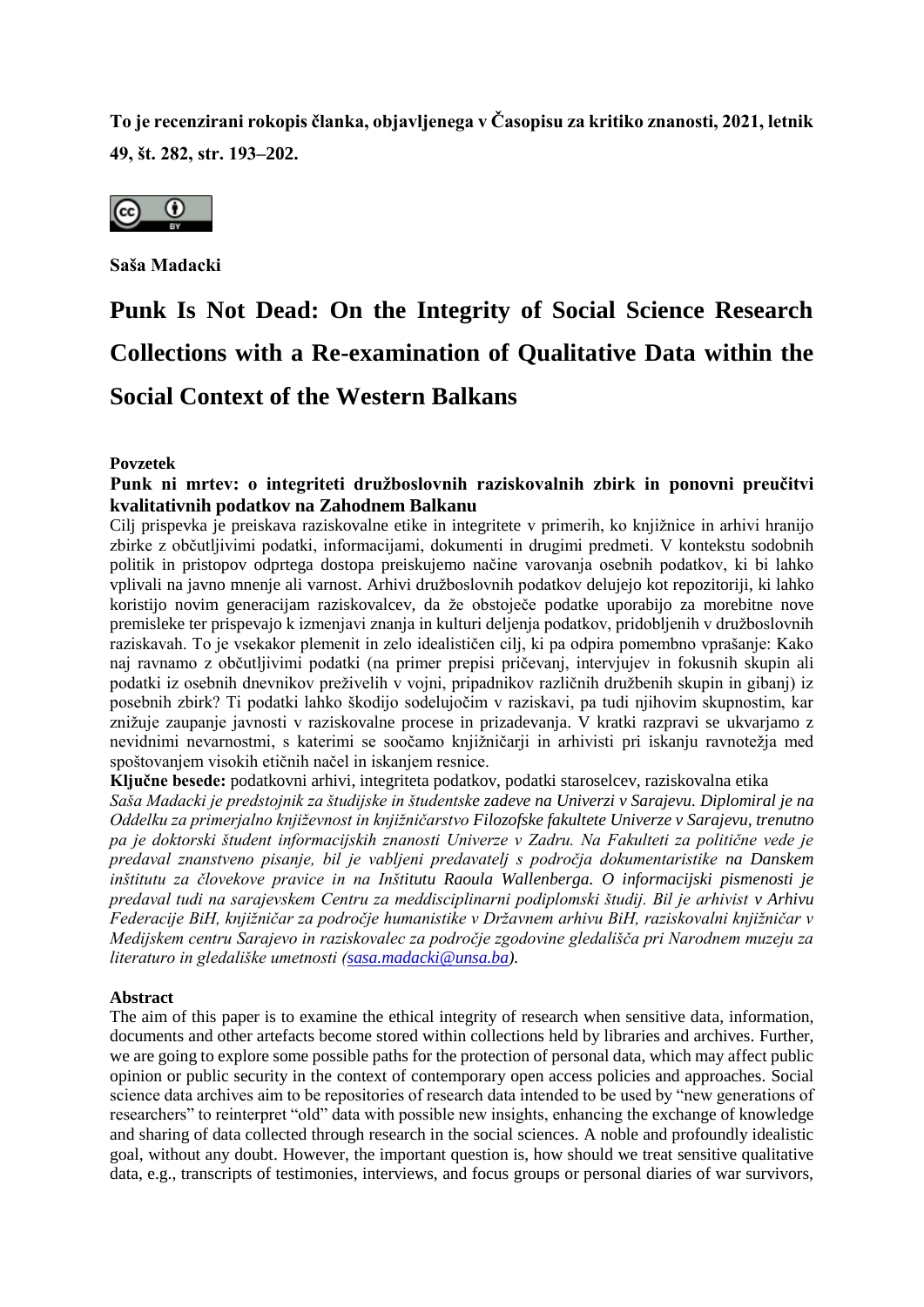members of various social groups and movements, that are deposited in special collections? These are data which have the power to harm the very same individuals who agreed to be participants in the research process, as well as the entire communities from which they stem, and in so doing lower the public trust in research policies and efforts. Within this short discussion, we explore the hidden dangers which librarians and archivists have to overcome in order to both make sure that high ethical principles continue to be strived for while at the same time never compromising the everlasting quest for the truth. **Keywords:** data archives, data integrity, indigenous data, research ethics

*Saša Madacki is the Head of Academic and Student Affairs at the University of Sarajevo. He graduated at the Department of Comparative Literature and Librarianship at the Faculty of Philosophy, University of Sarajevo. He is also currently a PhD student in Information Science at the University of Zadar. He was engaged as a lecturer in Academic Writing at the Faculty of Political Science, and was an invited lecturer in the field of documentation at the Danish Institute for Human Rights and the Raoul Wallenberg*  Institute. In addition, he was a lecturer in the field of information literacy at the Center for *Interdisciplinary Postgraduate Studies, University of Sarajevo. Saša's previous experience also includes: Referral Archivist at the Federal Archives of Bosnia and Herzegovina, Humanities Librarian at the State Archives of Bosnia and Herzegovina, Research Librarian at the Soros Media Centre, and Theatre History Researcher at the National Museum of Literature and Theatre Arts [\(sasa.madacki@unsa.ba\)](mailto:sasa.madacki@unsa.ba).*

#### **Research and Beyond**

Research is fairly simple in nature, and joyful when possible. It starts with a question, and ends up with an answer. But, if you would like to sound academic, you can split this process into five common phases: Formulation of a Working Hypothesis, Preparation of a Research Design, Collection of Data, Analysis of Data, and finally, Drawing Conclusions in the form of Theoretical Formulations and Generalizations. If you are taking a research methods course in another school, they might teach you to go through eight steps: Identify a Research Problem, Review the Literature, Determine the Research Question, Develop Research Methods, Collect & Analyse Data, Locate and Reuse Existing Data for Secondary Research Documenting the Work, Communicate Your Research, and finally, Refine/Expand, and Pioneer. Every research method course prepares researchers (at least in theory) for real-world research in pretty much the same manner. Once prepared, the joyful researcher goes into the field and conducts research. The final goal is to publish in a prestigious international journal. Researchers, regardless of age, are under pressure: complete research, publish results, and move on to new research projects. All this just in order to not perish from the academic scene. All the hopes and fears of the research community are rooted in this *publish or perish* aphorism, which offers very little space to think about the research documentation created or collected during the research process. So, it is expected to see the authors in the bar celebrating immediately after publication. After a hangover, he or she is assigned to a new project. Research documentation, tapes, research diaries, SPSS files, notes, interview transcripts, etc., remain buried in the researcher's personal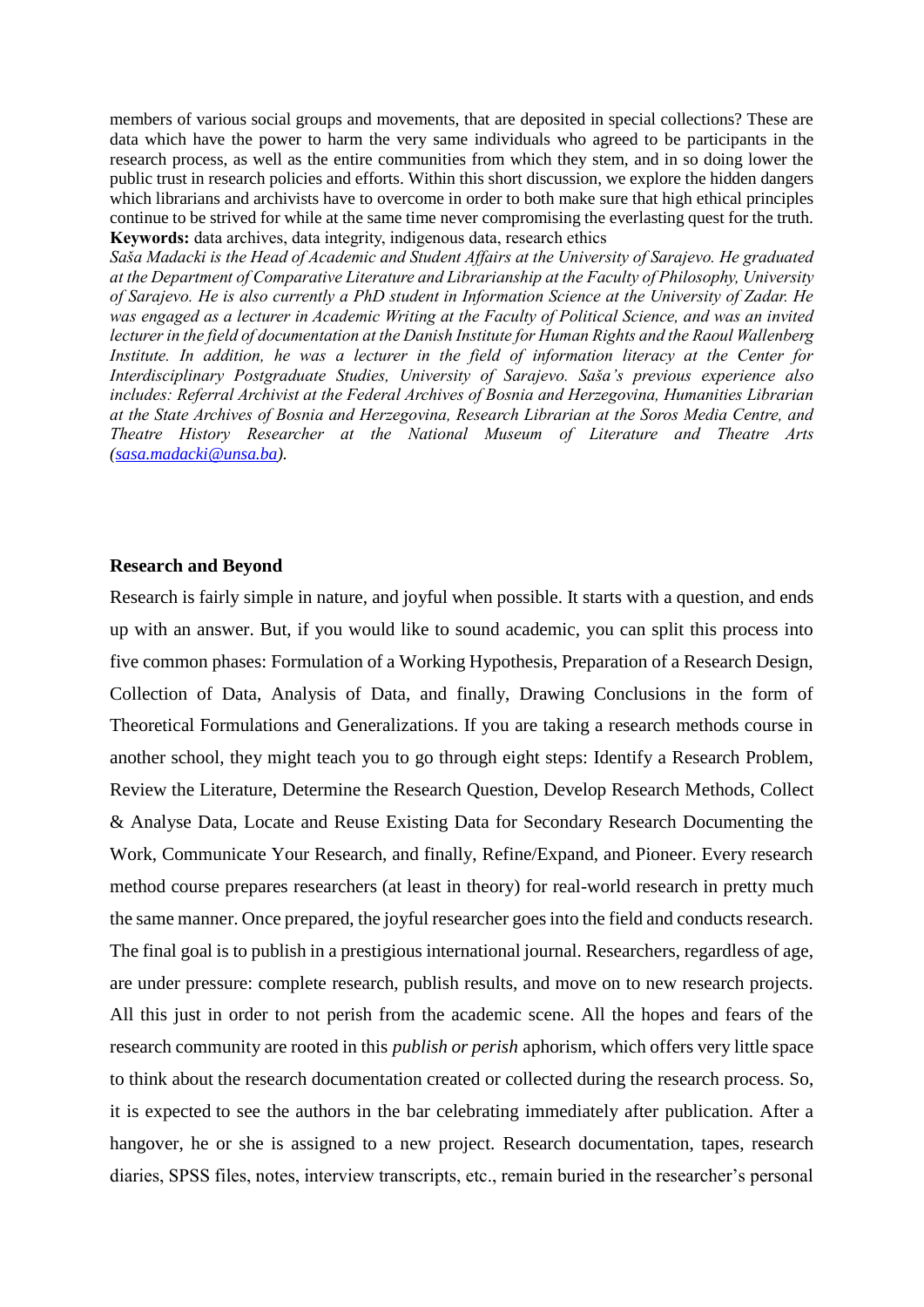computer, probably in some obscurely named folder. Librarians will store a final version of the published research (in a journal or a monograph) meant for further dissemination. This naive (or stereotypical) picture of the research process was mine as well until the famous Boston College Tapes case emerged and arrived in our lives.

### **The Boston College Tapes**

A quick summary of the Boston College Tapes is as follows (*verbatim* BBC, 2019; for further details regarding the case, see Sampson, 2015; King, 2014):

The Boston [College] tapes are secret recordings in which ex-paramilitaries talk about their role during the decades of violence in Northern Ireland known as the Troubles. The tapes contain interviews with both republican and loyalist paramilitaries during which some admit involvement in various attacks, including murders. The recordings were made on behalf of the U.S. university Boston College as part of an academic project to create an "oral history" of the Troubles. But the project was highly controversial, and police in Northern Ireland later gained access to the tapes for use as evidence in ongoing murder inquiries. Boston College launched its Belfast Project in 2001, three years after the signing of the Good Friday Agreement, an international peace accord which effectively marked an end to the Troubles. By that stage, hundreds of paramilitary prisoners had already been granted early release from jail under the terms of the 1998 agreement. Historians saw an opportunity to obtain eyewitness accounts of the Troubles from some high-profile figures who had been directly involved in the 30-year conflict. The deal was that the former paramilitaries would tell their stories in secret, on the understanding that the recordings and transcripts would only be made public after their deaths. Boston College tried keep its promise, but the Police Service of Northern Ireland (PSNI) launched an international court battle to force academics to hand over the material.

This case has opened a storm of discussions on the fate of qualitative research, suddenly transferring focus from criminological research to the arena of criminological investigation. The perception of researchers and archivists as self-sufficient discoverers in an ivory tower ceased to exist. Researchers and archivists are no longer exposed only to peer review, but also to review by various governmental agencies ranging from privacy rights agencies to the police and other law enforcement agencies. What is the purpose of signing confidentiality agreements with our respondents when researchers and archivists do not have full control over their implementation?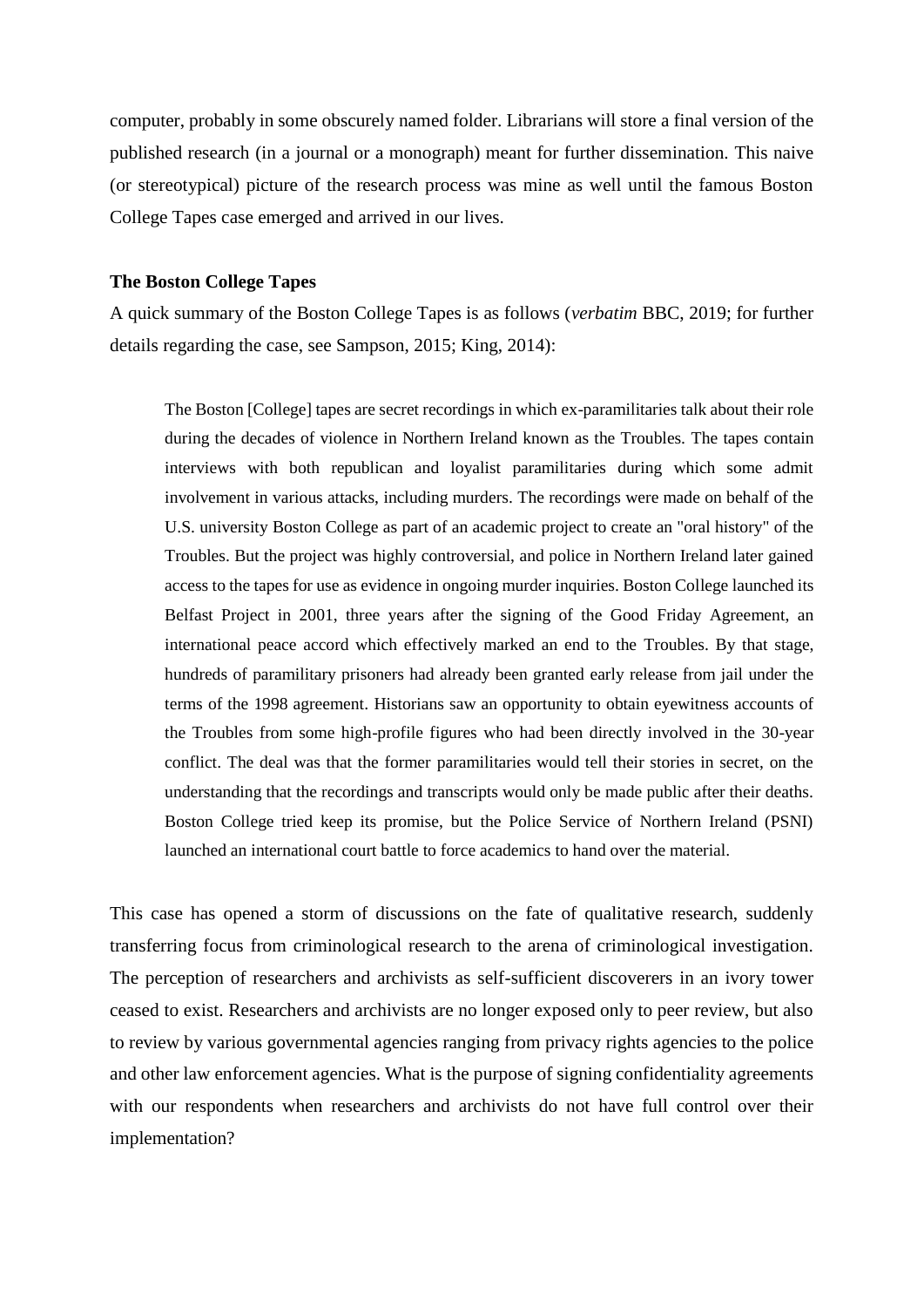## **The Western Balkans and Research over Troubled Waters**

Up until that moment, my perception of published and deposited research results was comfortable and unquestioned. The researcher does something for the sake of better understanding the world we live in, while librarians and archivists are doing their best to make sure this research is as visible as possible to the wider community. I did have some doubts about the work of librarians and archivists in relation to the curation of contemporary materials (Madacki, 2005a; 2005b; 2009), examining misconduct in terms of denying access to materials, or shaping collections in improper ways, or 'sanitizing' their archives by way of removing documents that do not fit into the picture of the world the archivist or librarian believes in. Fifteen years ago, I was asking myself (to some extent) naïve questions such as:

- Can you imagine an ordinary librarian, not infected with the virus of intellectual freedom, residing in Belgrade and ordering books about the necessity of NATO intervention, and placing them in the New Books section in the Public Library, or the librarian in Sarajevo organizing a public reading of Načertanije?<sup>1</sup>
- Can you imagine a librarian in Tirana introducing books written by Enver Hoxha?
- Can you imagine a librarian in Srebrenica having books by Kosta Čavoški in his or her collection?
- Can you imagine a library in Priština widely advertising The History of Serbs?
- Can you imagine a librarian in Alabama in the Fifties introducing Martin Luther King?
- Can you imagine a librarian in Berlin in the Thirties presenting a "Night of Contemporary Jewish Fiction"?
- The new order in Balkan countries introduced democracy as a leading force. There is no censorship visible in legislation—yet what about self-censorship? Are we mature enough to overcome it? Are we self-confident enough?

All of these questions were posed from a local point of view—if the printed material exists, then the presumption is that the journal or book is printed in a certain circulation and that these copies being distributed and read somewhere. You may prohibit access locally, but the content will remain accessible somewhere else.

On the other hand, what happens if we store materials that *we believe in and would like to see widely accessible*, but following a policy of open access can cause harm due to the nature of the material? What will happen if we curate interviews on war atrocities, and find in interviews

**.** 

<sup>&</sup>lt;sup>1</sup> Editor's Note: *Načertanije* ("A Plan") is a political programme, written in 1844 by Ilija Garašanin. The programme introduced nationalist and irredentist ideology of Greater Serbia that is promoted by Serbian radical nationalist politics until this day.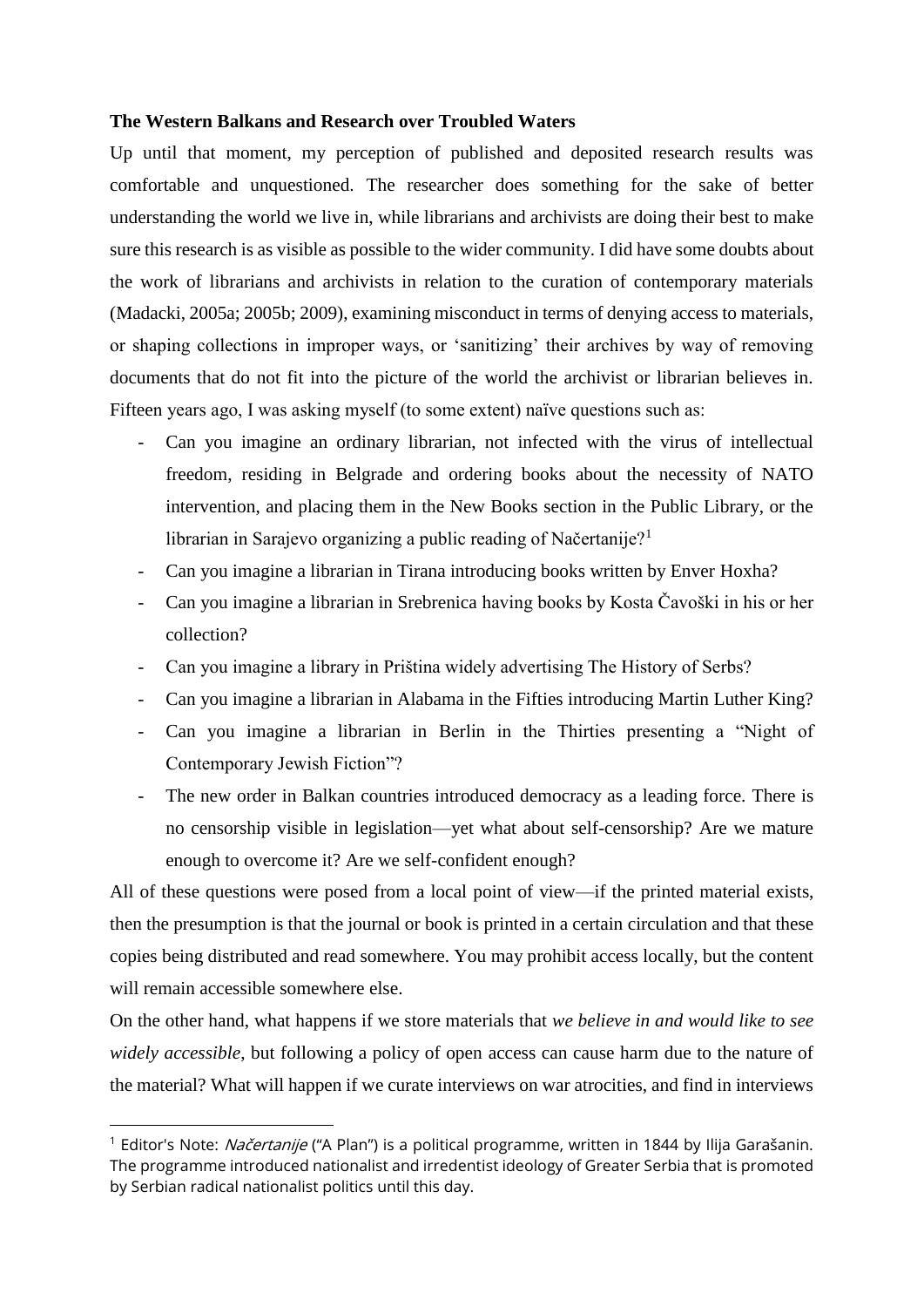data on war crimes and perpetrators? The researcher does something for the sake of a better understanding of the world that we live in, as I said earlier—however, that world is not always pleasant. By law, we have to immediately report any crime that we become aware of, automatically overriding any confidentiality agreement even if we have explicitly agreed with the interviewee that their interview will remain confidential for an agreed period of time. Researchers, librarians and archivists are not in the position of lawyers, priests or medical doctors and authorized to keep all information to themselves. Or then again, what about data privacy, or anti-victimization, or anti-stigmatization policies, which are also enforceable? How should we behave? Which of these (seemingly) opposing policies do we choose to comply with? The Boston College Tapes case made clear that any deposition transcript can be requested by law enforcement agencies, regardless of the will of the deponent. So, maybe not so naively anymore, I ask other fellow librarians, archivists and myself: Are we giving false promises to our primary sources (our interviewees)? How should we position ourselves?

Another issue, which is not directly related to the integrity of collections but may be related to data quality, is the "lost in translation syndrome", where the researcher is translating interviews and other collected research material not in terms of mere translation but in terms of translating meaning (semantic value of translated discourse) and cultural context. If a researcher who is conducting secondary research is not an active speaker of the native language of a given interviewee, a problem in interpretation may occur, consequently affecting the evaluation of the portrayed persons or events, in additions to creating a distorted image of the community the interviewee is coming from.

This next case is about data privacy as related to research that was carried immediately after the war in the former Yugoslav countries. During that veritable biblical flood of Western researchers rushing in to collect interviews on war atrocities and war experiences of inhabitants of the Western Balkan (or former Yugoslav) states, an immense amount of material was collected. Don't get me wrong—research and collecting data is good and I share their passion for the research—however, in this case, we, as local researchers, archivists and librarians, never got the clear picture of the amount of materials that was collected or of how or where it is stored. These questions are just coming now, and we are not getting concrete answers:

- Who has the data and testimonies of our nationals?
- How are those data stored and/or processed? Were they stored and/or processed at all?
- Are they stored on personal computers, and thus the "private property" of a researcher? Or are they stored in some archive waiting to be (re)discovered by law enforcement agencies?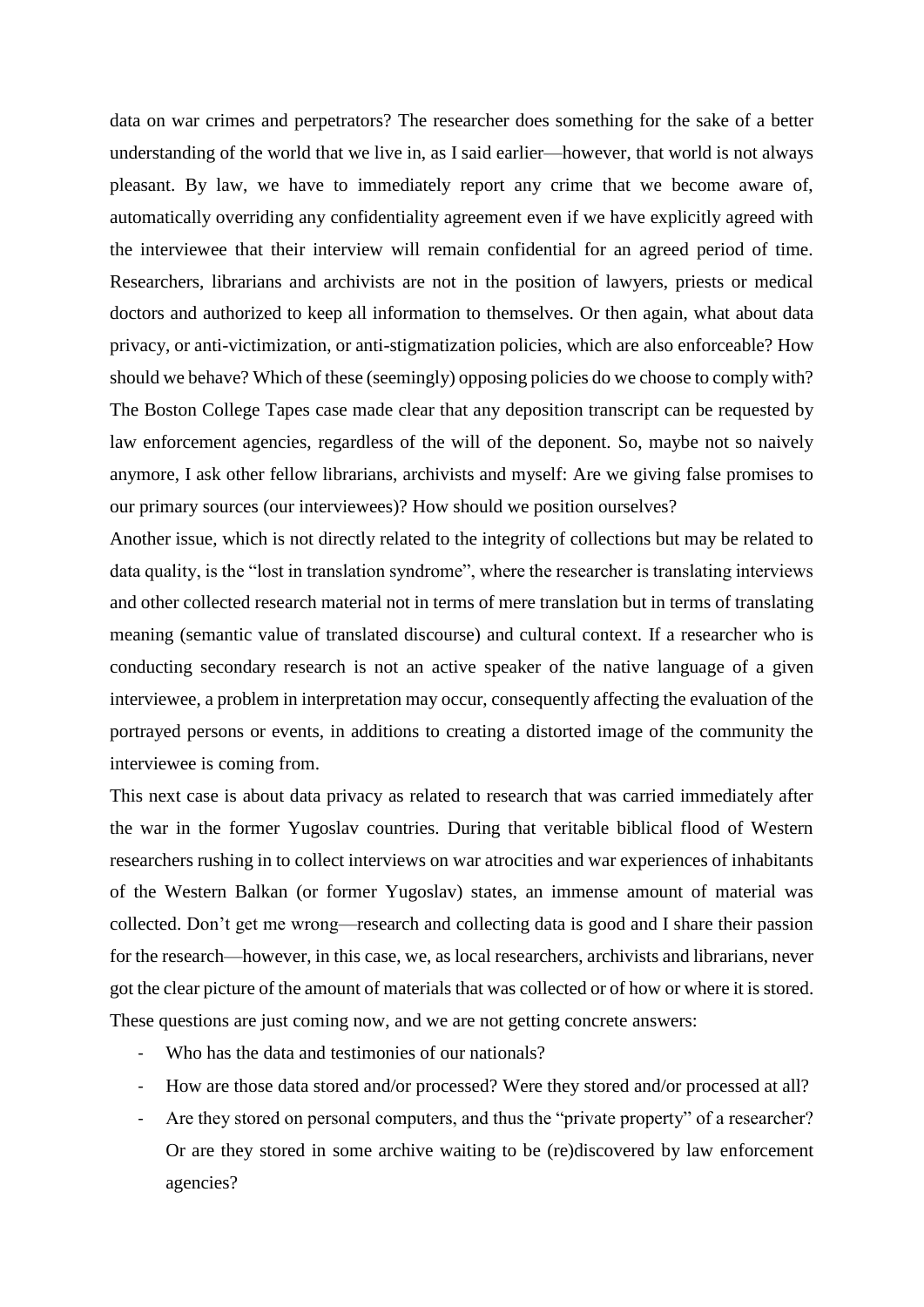- What is the status of the transcripts of testimonies, interviews and focus groups of war survivors, members of various social groups and movements, and personal diaries created during the war in and now in domestic and foreign possession?
- What will happen if some interviews in their entirety and without anonymization appear on someone's blog?

It might not lead to criminal liability, but exposing the private life of a survivor without protecting their identity might cause difficulties in the private lives of interviewees. If I may be honest, and pardoned for being impolite, I see very little difference between the situation of exporting raw data from the post-Yugoslav countries and that of Egypt at the end of the 19th century, when hundreds of excavations were carried out across Egypt. While many of the objects discovered remained in Egypt, a large proportion were distributed to hundreds of museums across the world—exporting away a country's very heritage without notifying what was being exported, where it was stored or for what purposes. Just dig it up, take it out, and run.

In order to prevent the fate of the Egyptian antiquities repeating itself in the Western Balkans, we could claim "data sovereignty" as described in the CARE Principles, which deal with "information and knowledge about Indigenous Peoples as collectives, including traditional and cultural information, oral histories, ancestral and clan knowledge, cultural sites, and stories, belongings" (Carroll et al. 2020) and request that local communities be included in data postprocessing and use, and allowing the "inclusion of Indigenous Peoples in data processes that strengthen Indigenous control for improved discovery, access, use, reuse, and attribution in contemporary data landscapes." To put it in simple words: *Do not talk about Us without Us*. This would create the opportunity to improve data preservation within new data ecosystems, a new dimension in the interpretation of data. While one might argue that Balkanians are not indigenous peoples, the CARE Principles can be applied to any community and serve the same purpose.

## **What Should Be Done?**

I strongly believe that we need to initiate an extensive mapping project in order to:

1. Map published research on the Balkan war and war atrocities in PhD dissertations defended in Europe and the US. One possible starting place it an examination of the DART-Europe E-Theses Portal, which currently contains 965,839 openly accessible research theses from 540 universities in 28 European countries, followed by mapping dissertations from countries not included in DART (Bosnia, Montenegro), followed by an examination of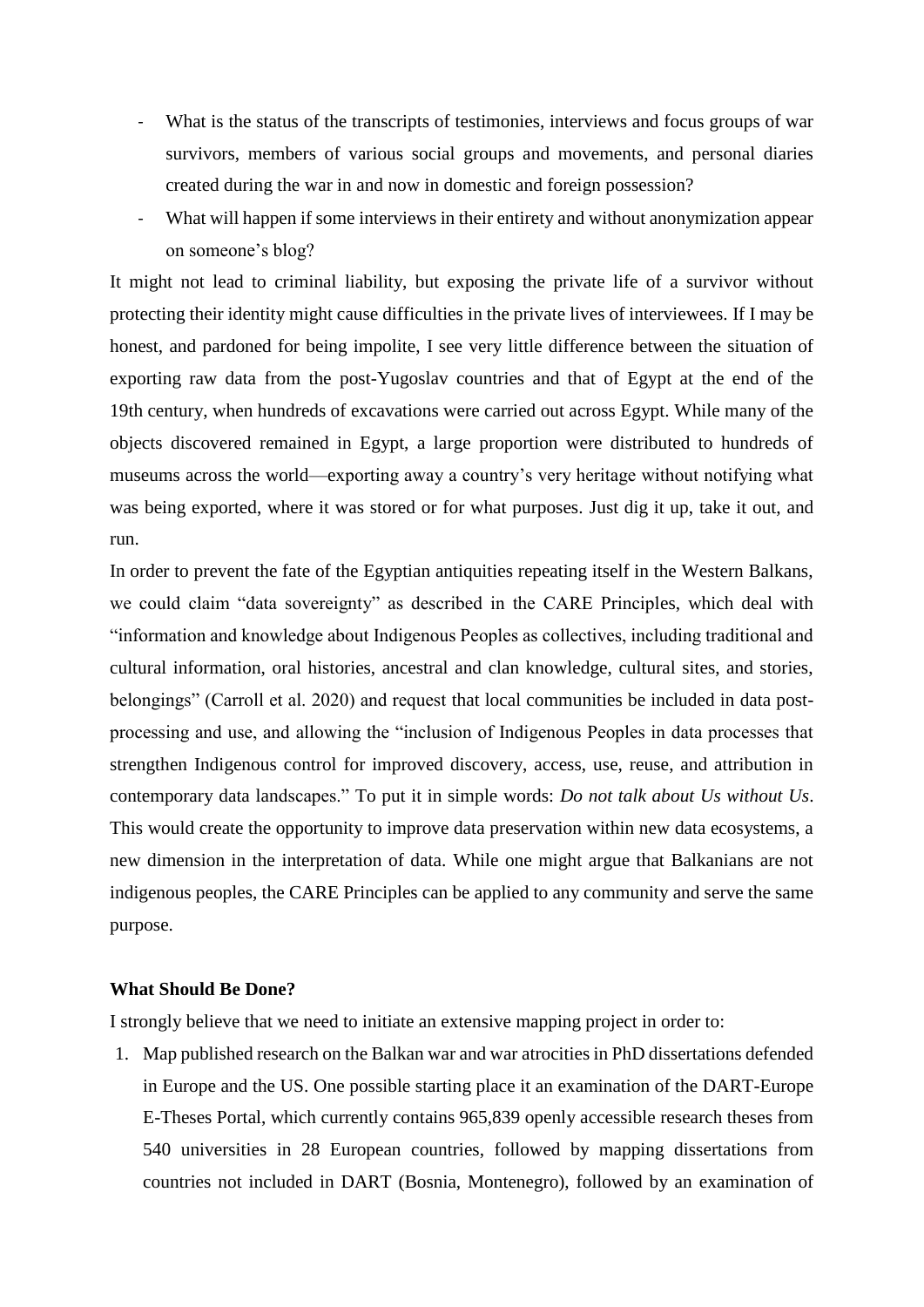metadata on dissertations indexed in ProQuest Dissertations & Theses Global (containing five million citations and 2.6 million full-text works from over 3,100 institutions in over 100 countries;

- 2. Map published research on the Balkan war and war atrocities in major publications, unpublished papers starting with region-specific indexes such as CEEOL (Central and Eastern Europe Online Library), Central & Eastern European Academic Source (CEEAS) and American Bibliography of Slavic & Eastern European Studies;
- 3. Map individual researchers that are in possession of research material which is related to sensitive topics in relation to Western Balkan countries during and after the war using a snowball method—creating an initial set of prominent researchers focusing on Balkans (e.g., S. Jansen, E. Gordy, D. Abazović, E. Bećirević, M. Velikonja, N. Močnik, N. Čengić, L. Nettelfield, just to name some of them) and requesting them to nominate other potential researchers as data sources who will be able to participate in a mapping exercise;
- 4. Map research data that are stored in data archives anywhere and are related to Western Balkan countries during and after the war, starting with small-scale, region-specific collections, such as the Regional Research Promotion Programme Data Rescue (SEEDS Project) containing 74 datasets, followed by a global search of the CESSDA Consortium of European Social Science Data Archives Data catalogue containing 22,546 data sets from 22 countries in Europe;
- 5. Establish a permanent forum on sensitive research and its consequences that examines the challenges and recommendations as set out in the OECD reports *New Data for Understanding the Human Condition* (OECD, 2013) and *Research Ethics and New Forms of Data for Social and Economic Research* (OECD, 2016);
- 6. Establish links with human rights activists aimed at creating effective campaigns. This could be done by joining the *New Tactics in Human Rights* initiative that helps activists become more effective through strategic thinking and tactical planning (www.newtactics.org). *New Tactics…* develops and disseminates unique resources in three key ways: Creating and sharing information and materials; Training and mentoring; and Building an online community.

All of this is needed in order to open a genuine dialogue on the fate of research data and results, research ethics and research consequences. As Janette Bastian (2014: 101) suggests: "Without respect for rights, records have no meaning. Holding governments and organizations accountable, protecting people's rights, advocating for social justice and permanently affecting the ways in which communities and nations understand themselves and their histories requires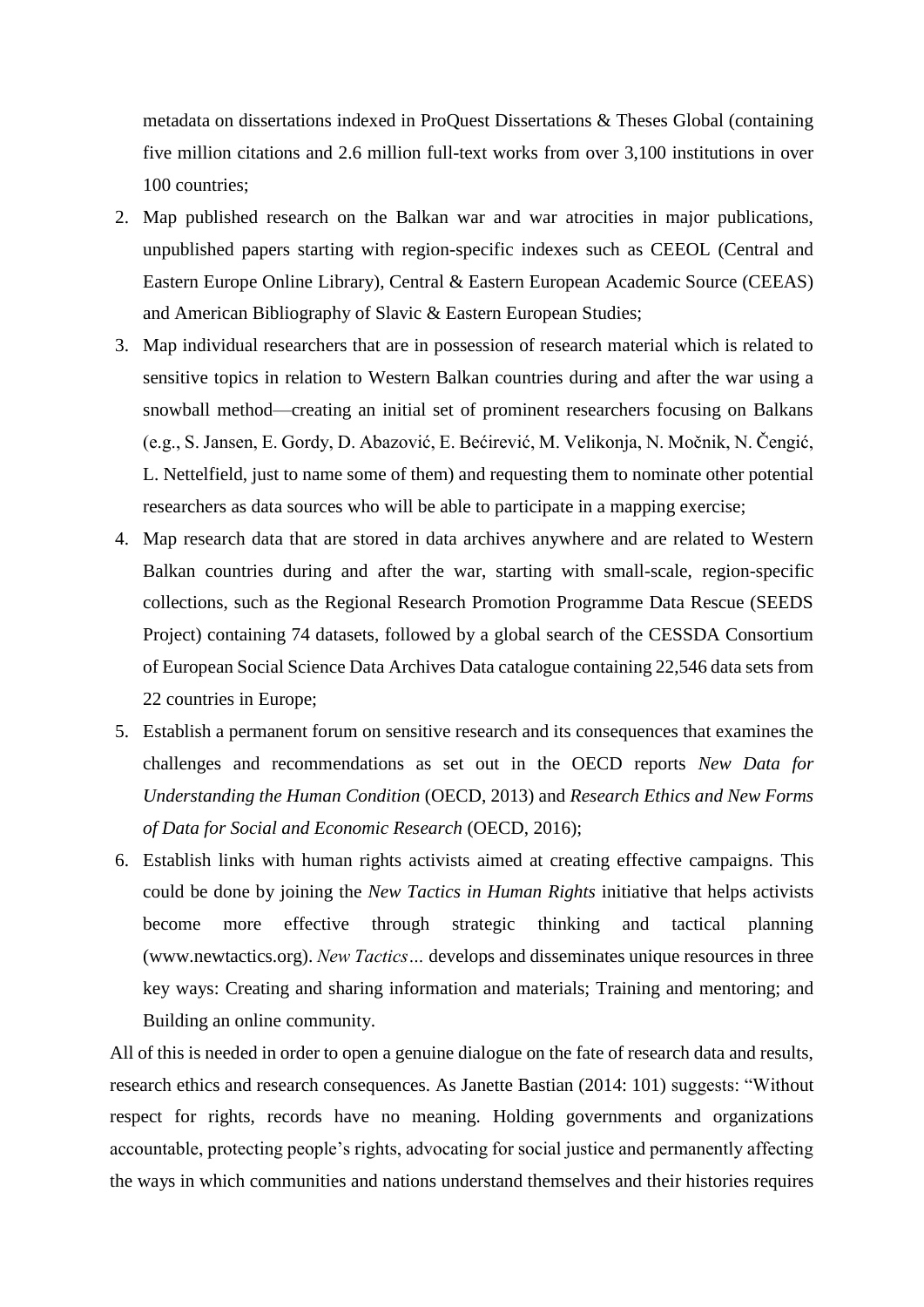that records themselves be trustworthy and reliable." Verne Harris suggests that "the heart of the uncertainty, of the ethical struggle, is that no professional code of ethics provides a recipe, or blueprint for resolving competing rights. I would go further and argue simply that there is no such blueprint." (Harris, 2007: 204). Codes of ethics for researchers and archivists are full of *should* and *must* statements ("should treat fairly and without discrimination", "must preserve", "should protect privacy", "may never personally profit", "should not publicly disparage"). Since there is no self-evident blueprint or a recipe, we need to establish one. As witnesses of war and its aftermath, we need to create a forum of "biased and partial voices", asking for help to establish a gold standard in this field and discuss how all of those *should* and *must* commands will work in concrete situations, since mere theoretical discussions and manuals on the ethical dimension of research will not do much. This can be achieved in two steps: first, to conduct a DELPHI study on the ethical dimension of dealing with qualitative data related to the Western Balkans aimed at gaining deeper insight into the problematic areas, gaining insights from key experts in social research; and secondly, to organize a public discussion on findings and concrete recommendations. If not, we will end up fated to asking ourselves the same question as in The Clash's famous dilemma: *Should I stay or should I go?*

#### **References**

Bastian, Jeannette A. (2014): Ethics for Archivists and Records Managers. In *Archives and Recordkeeping: Theory into Practice*, C. Brown (ed.), 101–130. London: Facet Publishing.

British Broadcasts Corporation (BBC) (2019): Boston Tapes: Q&A on Secret Troubles Confessions. *BBC,* 17 October. Available at: <https://www.bbc.com/news/uk-northern-ireland-27238797> (21 December 2020.)

Carroll, Stephanie Russo, Ibrahim Garba, Oscar L. Figueroa-Rodríguez, Jarita Holbrook, Raymond Lovett, Simeon Materechera, Mark Parsons, Kay Raseroka, Desi Rodriguez-Lonebear, Robyn Rowe et al. (2020): The CARE Principles for Indigenous Data Governance. *Data Science Journal* 19(1): 43. Available at DOI: [10.5334/dsj-2020-043.](http://doi.org/10.5334/dsj-2020-043)

Harris, Verne (2007): *Archives and Justice: A South African Perspective*. Chicago: Society of American Archivists.

King, James Allison (2014): "Say Nothing": Silenced Records and the Boston College Subpoenas. *Archives and Records: The Journal of the Archives and Records Association* 35(1): 28–42. Available at DOI: [10.1080/23257962.2013.859573.](http://doi.org/10.1080/23257962.2013.859573)

Madacki, Saša (2005a): Pride and Prejudice: Role of Librarians and Archivists in Remembrance of War-Time Atrocities. *Balkan Yearbook of Human Rights* (1): 70–76.

Madacki, Saša (2005b): Library Wars: Impact of Bosnian Independence on Libraries Worldwide. In *ICSL – Godišnjak međunarodnog susreta bibliotekara slavista u Sarajevu*, 15–17. Sarajevo: Magistrat. Madacki, Saša (2009): Arhivski strah od posjedovanja i gubitka u Katelaarovoj dihotomiji: Obi-Wan Kenobi versus madam Jocasta NU. *Građa Arhiva Bosne i Hercegovine* (1): 113–121.

OECD (2013): *New Data for Understanding the Human Condition: International Perspectives.* Paris: OECD Publishing. Available at: [http://www.oecd.org/sti/inno/new-data-for-understanding-the-human](http://www.oecd.org/sti/inno/new-data-for-understanding-the-human-condition.pdf)[condition.pdf.](http://www.oecd.org/sti/inno/new-data-for-understanding-the-human-condition.pdf) (21 December 2020).